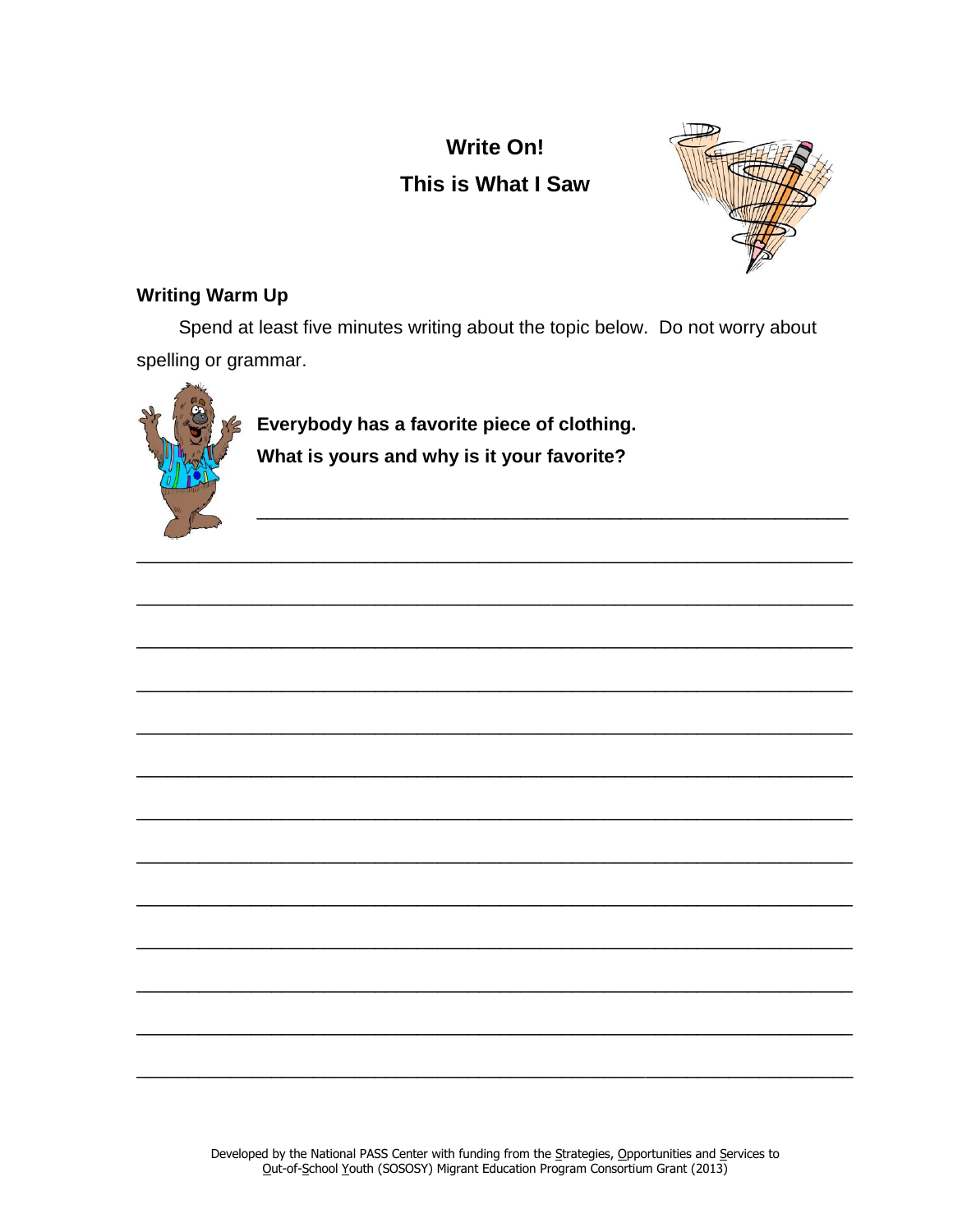#### **Writing About an Accident or Crime**

When you wrote about your favorite piece of clothing, did you mention the color? The fabric? You probably described your favorite piece of clothing in detail. It is that same detail that someone would want if he was asking you about an accident. Have you ever had an accident? Maybe you fell off a bike or a skateboard. Maybe you hit a deer or a telephone pole with your car. You were probably asked several questions about what happened. Perhaps you have never had an accident, but have seen one. Or maybe you have witnessed a crime. It is important to give a clear report of what happened. In situations like this, we may be scared or in shock. It is easy to forget what happened or what we saw. In this lesson, you will learn to create a list of important information that you will be able to share.

If you see an accident, you should grab a pen or pencil and a piece of paper,

even a napkin, and make a list of what you remember. Some of the things you can list include the following:

- color of clothing or vehicles
- **gender of people involved**
- what was said
- which direction participants may have left in
- $\bullet$  time of day
- weather conditions
- anything you think may be helpful



**www.migrant.net/migrant/publications/index.htm**

# **It is important that you do NOT talk to other witnesses until you have made your list.** When we talk to other people, sometimes it can make us think we are wrong about what we think happened.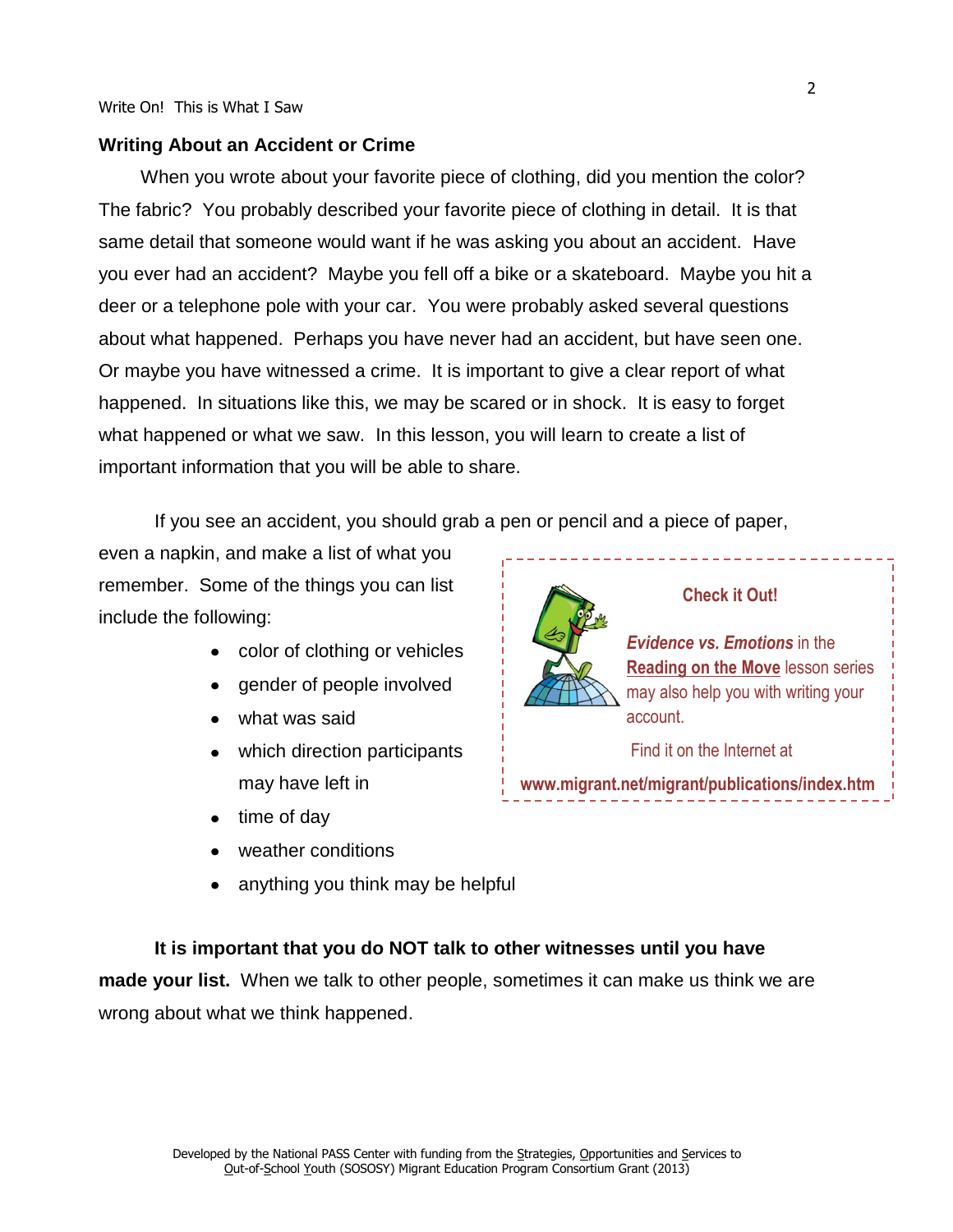#### Write On! This is What I Saw



## **Let's Give It a Try**

You witness the following scene. You may read this passage only **ONE** time, so read it carefully.

You are in a restaurant eating lunch and looking out the window. It is raining. A woman in a pink sweater and blue jeans is walking down Main Street carrying an umbrella. A blue car passes her. It has a little boy in a green rain jacket yelling out the window. His brown teddy bear drops out the window and falls into the street. A gray pick-up truck drives over the teddy bear and hits a puddle. The water splashes the woman in the pink sweater. She yells at the driver of the truck who is a young man with brown hair wearing a red hoodie. A black limo passes the woman and pulls up in front of the hotel she is walking past. A man in a black suit gets out and puts his red umbrella up. He has a brown paper bag in his hand. It has a store name on it. The woman in the pink sweater walks past the hotel and sees the gray pick-up parked on the street. She puts her umbrella down and drags it along the side of the truck. When she gets to the front of the truck she hits the hood with her umbrella. She crosses the street and walks around the corner. The blue car comes back and screeches to a stop in the street. A woman in a blue shirt and pink leggings gets out and grabs the teddy bear. She looks angry. She gets back in the car and slams the door, then speeds off. The man in the gray pick-up comes out of the hotel and sees that his truck is damaged. He sees you looking out the window and comes over to ask what you saw.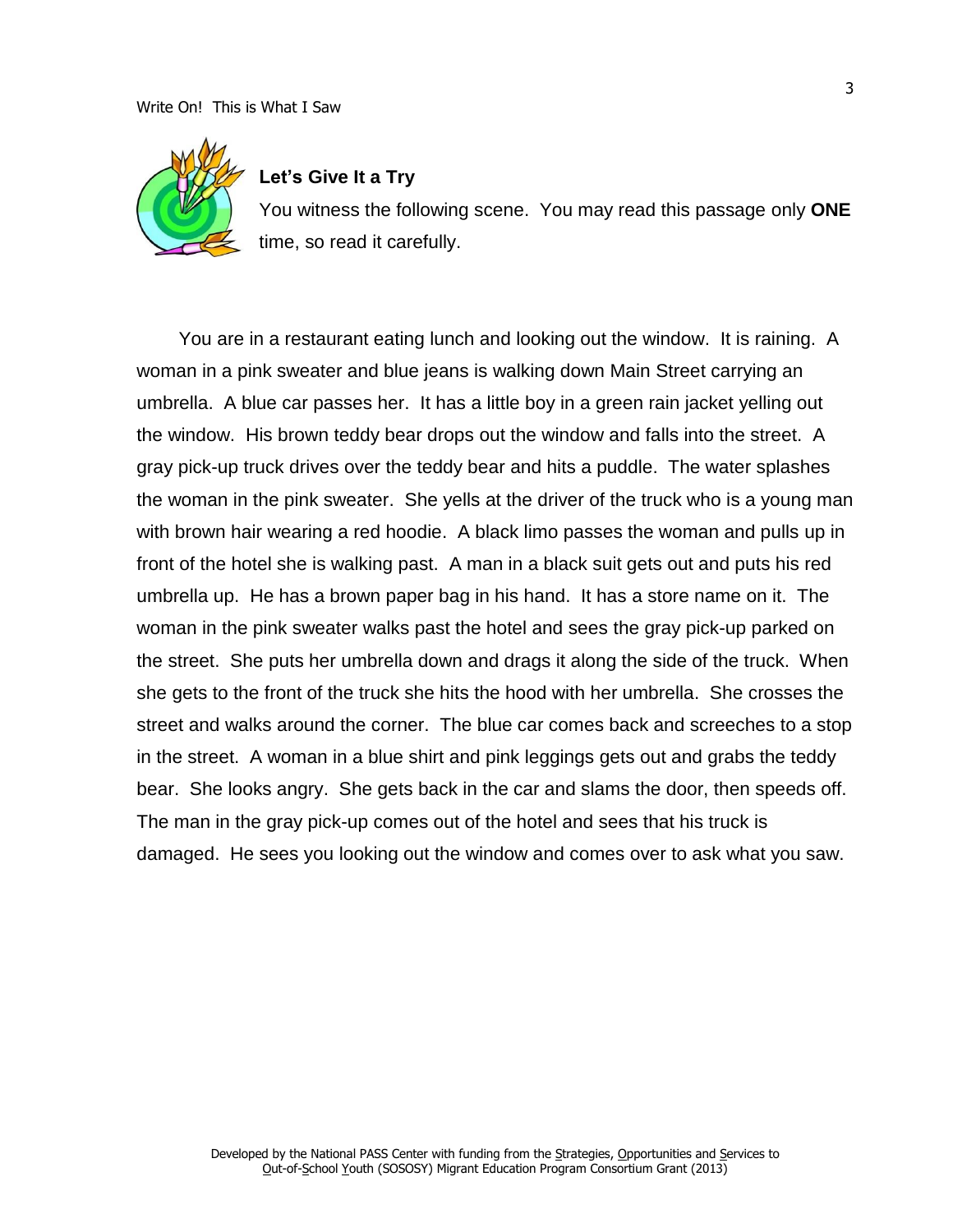

# **Your Turn**

Do NOT look back at the paragraph you just read. What did you tell him? Remember to add **details** that you think are important. Add details that will help the police catch the person responsible.

| <b>Remember:</b>    |  |
|---------------------|--|
|                     |  |
| <b>Only include</b> |  |
| information that is |  |
| important.          |  |
|                     |  |
|                     |  |
|                     |  |
|                     |  |
|                     |  |
|                     |  |
|                     |  |
|                     |  |
|                     |  |
|                     |  |
|                     |  |
|                     |  |
|                     |  |
|                     |  |
|                     |  |

Now go back and reread the paragraph. Did you forget any details? Was this easy for you to do? You did not have to tell the man about all the details you read in the paragraph. You needed to pick out the things that were important to the crime. It would have helped if you had written down a list of details before the man talked to you. People get nervous talking to strangers and this will make them forget things. Imagine if you had to talk to the police about this crime. Police sometimes can make us so nervous that we forget a lot.

4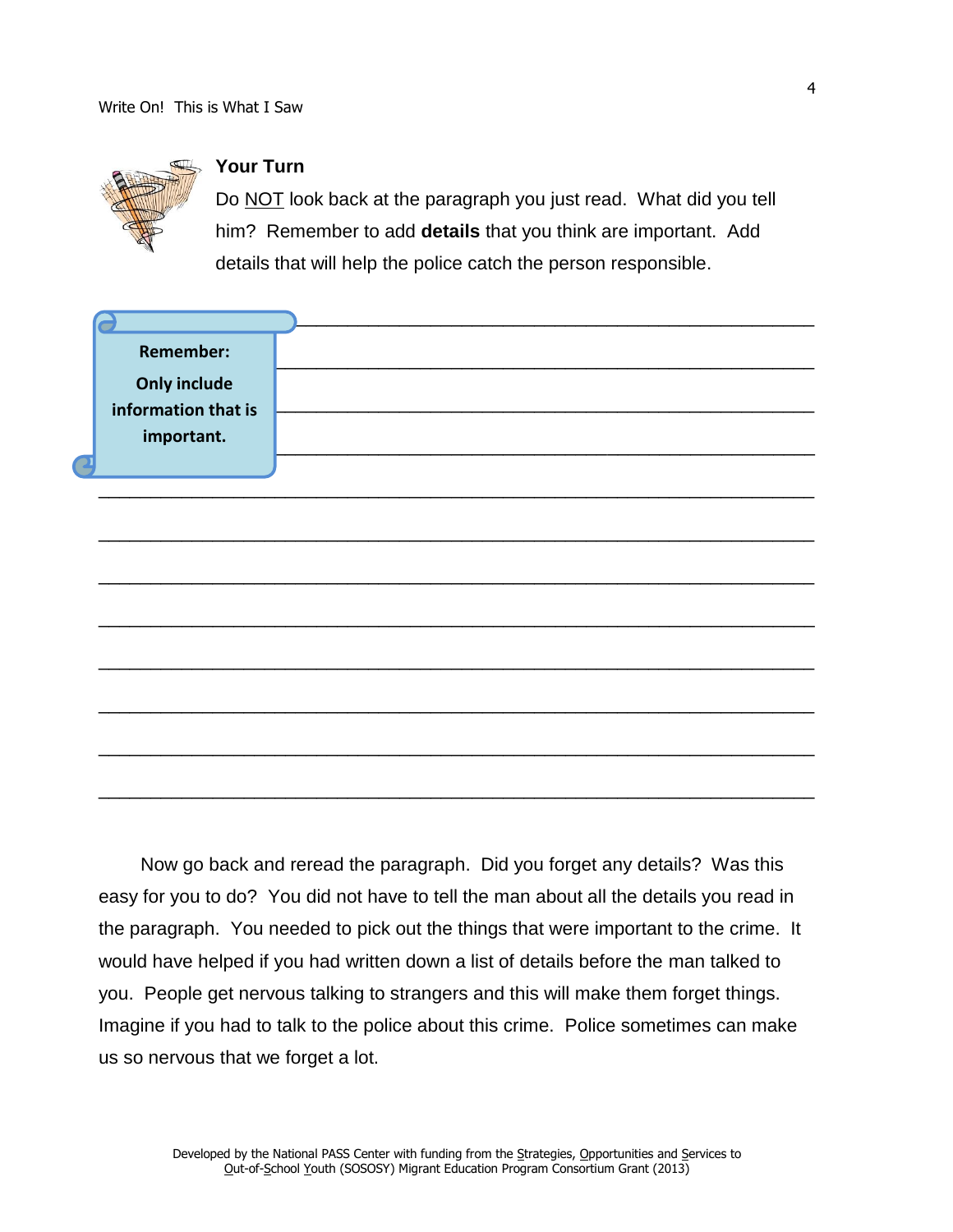Let's look at the list of details we could have given the man or the police.

- The lady was wearing a pink sweater and blue jeans.
- She had an umbrella.
- She was walking on the street.
- A gray truck drove past her.
- The driver hit a puddle that splashed her.
- She yelled at the driver.
- The driver was a young man.
- He had brown hair.
- He wore a red hoodie.
- The woman saw his truck on the street.
- She ran her umbrella along the side of the truck.
- She hit the truck hood with her umbrella.
- She crossed the street and went around the corner.

This is a lot of information that the police could use to catch the woman who committed the crime. When making a list, you should include as much as you can remember. It is better to have too much information.

> Was that fun? How did you do? Would you like to try that again?

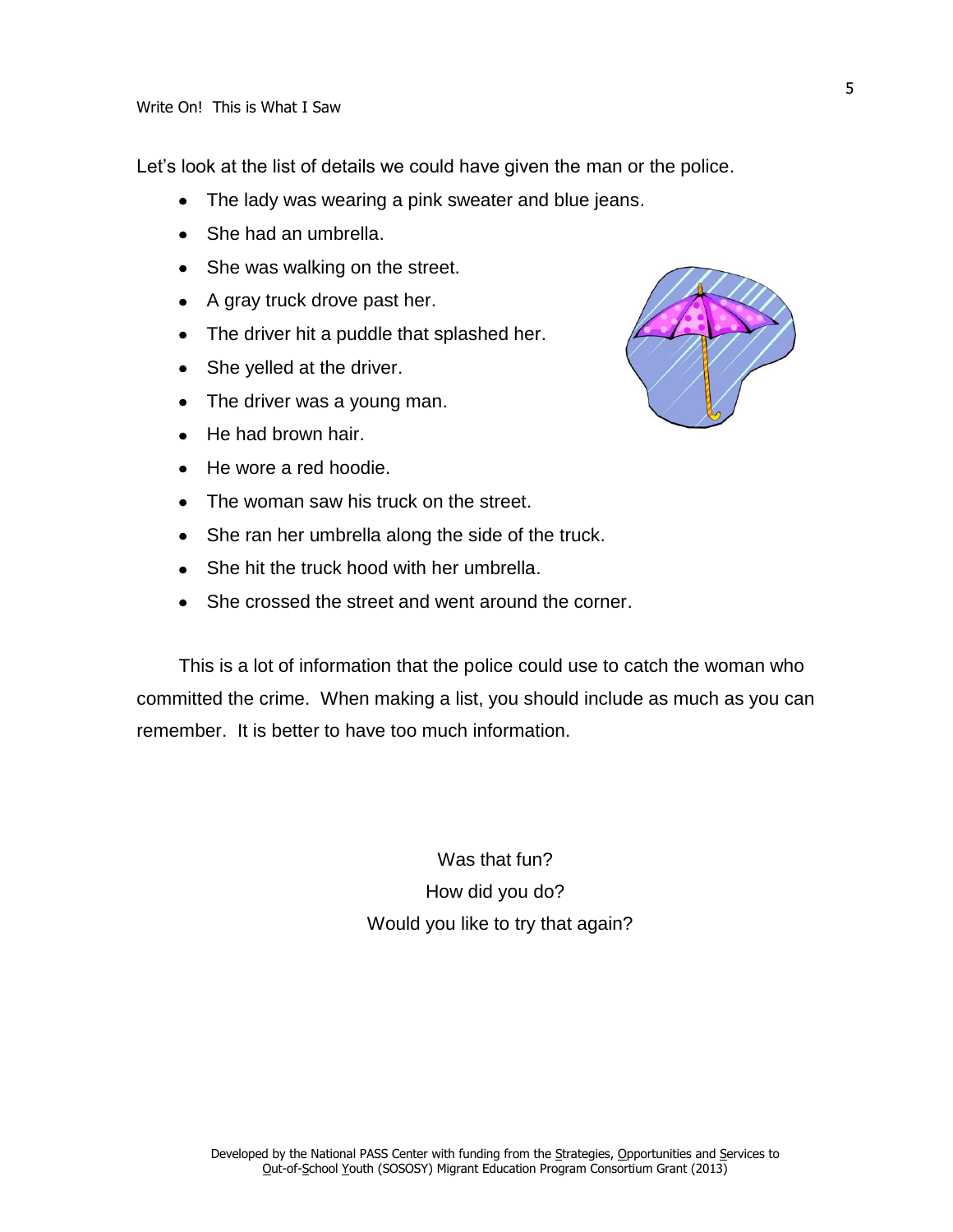#### **Let's Try It Again**



Next we are going to learn about point of view. Everyone sees an accident differently. Below is the scene of an accident. You may only read the paragraph **ONCE**. After that, make a list of the important information as it was experienced by the different people involved.

A young man in a yellow tee shirt and blue jeans is riding a black bike along a country road toward a big farm. He is going to work. There is a large, green tractor coming toward him down the road. The driver has overalls on, but no shirt. He has a bale fork on the front of his tractor. There is a brown dog running beside the tractor. The dog darts out. The tractor swerves to miss the dog. The tractor does not hit the boy on the bike, but it scares him. The boy steers his bike off the road. The tire hits a rut and the bike and rider are thrown into the ditch. He is lying face down in the ditch. A woman in white shorts and a blue top driving a truck was behind the bike rider. She sees the accident. She slams on her brakes. She jumps out of her truck and runs to the boy in the ditch. The tractor hasn't come back onto his side of the road completely. When he passes the truck, a tine of the bale fork scrapes the door. It catches in the bed of the truck and drags the truck ten feet. The woman in the truck is checking on the boy. No one is injured. She calls for an ambulance. The medics and the police arrive and talk to everyone at the scene.

If you were the boy on the bike, what would you tell them?



Developed by the National PASS Center with funding from the Strategies, Opportunities and Services to Out-of-School Youth (SOSOSY) Migrant Education Program Consortium Grant (2013)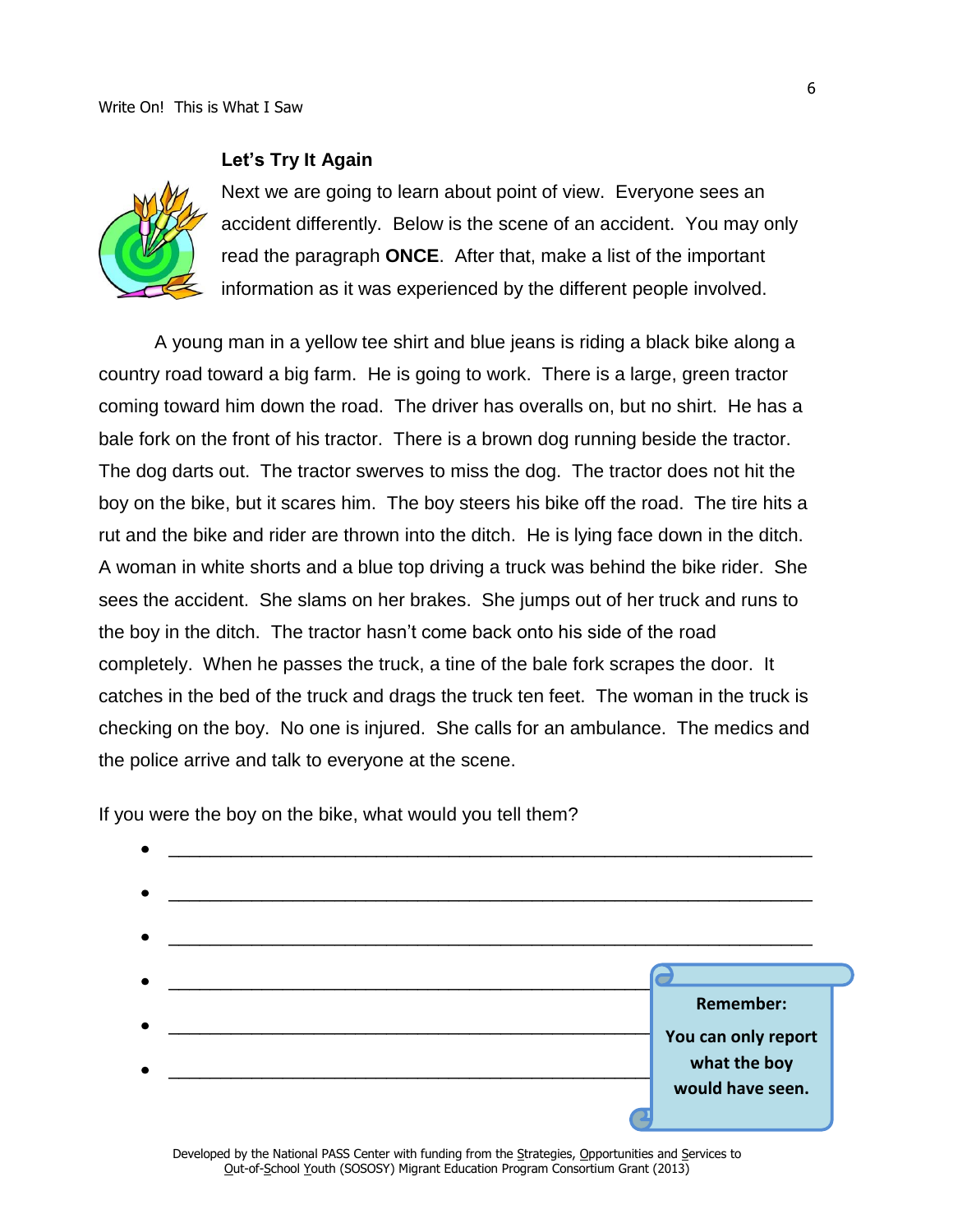#### Write On! This is What I Saw

If you were the tractor driver, what would you tell them?

- \_\_\_\_\_\_\_\_\_\_\_\_\_\_\_\_\_\_\_\_\_\_\_\_\_\_\_\_\_\_\_\_\_\_\_\_\_\_\_\_\_\_\_\_\_\_\_\_\_\_\_\_\_\_\_\_\_\_\_\_\_\_ \_\_\_\_\_\_\_\_\_\_\_\_\_\_\_\_\_\_\_\_\_\_\_\_\_\_\_\_\_\_\_\_\_\_\_\_\_\_\_\_\_\_\_\_\_\_\_\_\_\_\_\_\_\_\_\_\_\_\_\_\_\_ \_\_\_\_\_\_\_\_\_\_\_\_\_\_\_\_\_\_\_\_\_\_\_\_\_\_\_\_\_\_\_\_\_\_\_\_\_\_\_\_\_\_\_\_\_\_\_\_\_\_\_\_\_\_\_\_\_\_\_\_\_\_ \_\_\_\_\_\_\_\_\_\_\_\_\_\_\_\_\_\_\_\_\_\_\_\_\_\_\_\_\_\_\_\_\_\_\_\_\_\_\_\_\_\_\_\_\_\_\_\_\_\_\_\_\_\_\_\_\_\_\_\_\_\_ \_\_\_\_\_\_\_\_\_\_\_\_\_\_\_\_\_\_\_\_\_\_\_\_\_\_\_\_\_\_\_\_\_\_\_\_\_\_\_\_\_\_\_\_\_\_\_\_\_\_\_\_\_\_\_\_\_\_\_\_\_\_
- \_\_\_\_\_\_\_\_\_\_\_\_\_\_\_\_\_\_\_\_\_\_\_\_\_\_\_\_\_\_\_\_\_\_\_\_\_\_\_\_\_\_\_\_\_\_\_\_\_\_\_\_\_\_\_\_\_\_\_\_\_\_



Do you see that there is a difference in the information each person could give? This is called **point of view**. As the bike rider, you must leave out any information about the tractor hitting the truck. You didn't see that. You were lying in a ditch.

As the tractor driver, you could give a lot more information. You saw everything that happened. The tractor driver had the best point of view, but because the accident was his fault, he may not be truthful.

After the police talked to all three people, they made a report. This is how investigators can figure out what really happened.

Police and investigators are not the only people who are good at solving mysteries. Many parents have that talent. When you were a child, did you ever try to blame your brother or sister for something they didn't do? Did *you* ever get blamed for something you didn't do? Parents will do investigations of their own to figure out



**Check it Out!**

*A Different Point of View* in the **Reading on the Move** lesson series may also help you with writing your account.

#### Find it on the Internet at

**www.migrant.net/migrant/publications/index.htm**

who is telling the truth. You have probably done this yourself. It is important to get all the information before making decisions.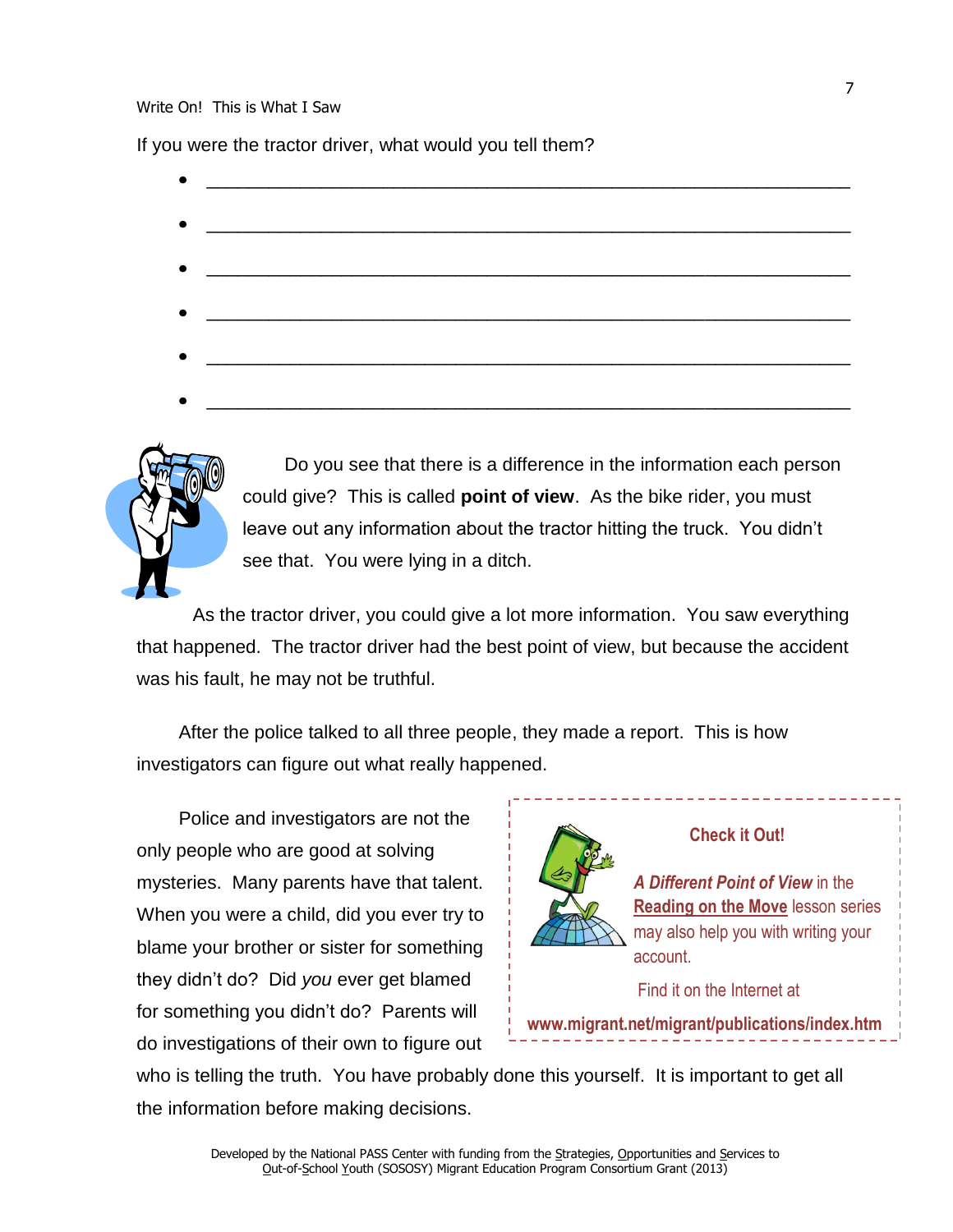#### **Finishing Up**

Reports come in all shapes and sizes. Policemen are not the only people you report to. Sometimes you need to give reports to your boss or to your friends. Write about a time you or a family member needed to give a report to someone. Include all the circumstances and the conclusion.

Once you have a rough draft, edit it to make it as good as you can make it. Did you use capital letters and punctuation? Did you spell words correctly? Did you remember to use paragraphs and indent?

If you can, type it on a computer and print it out. If you do not have a computer, use your best handwriting and copy it over on a piece of paper or on the following lines.

\_\_\_\_\_\_\_\_\_\_\_\_\_\_\_\_\_\_\_\_\_\_\_\_\_\_\_\_\_\_\_\_\_\_\_\_\_\_\_\_\_\_\_\_\_\_\_\_\_\_\_\_\_\_\_\_\_\_\_\_\_\_\_\_\_\_\_\_\_



Developed by the National PASS Center with funding from the Strategies, Opportunities and Services to Out-of-School Youth (SOSOSY) Migrant Education Program Consortium Grant (2013)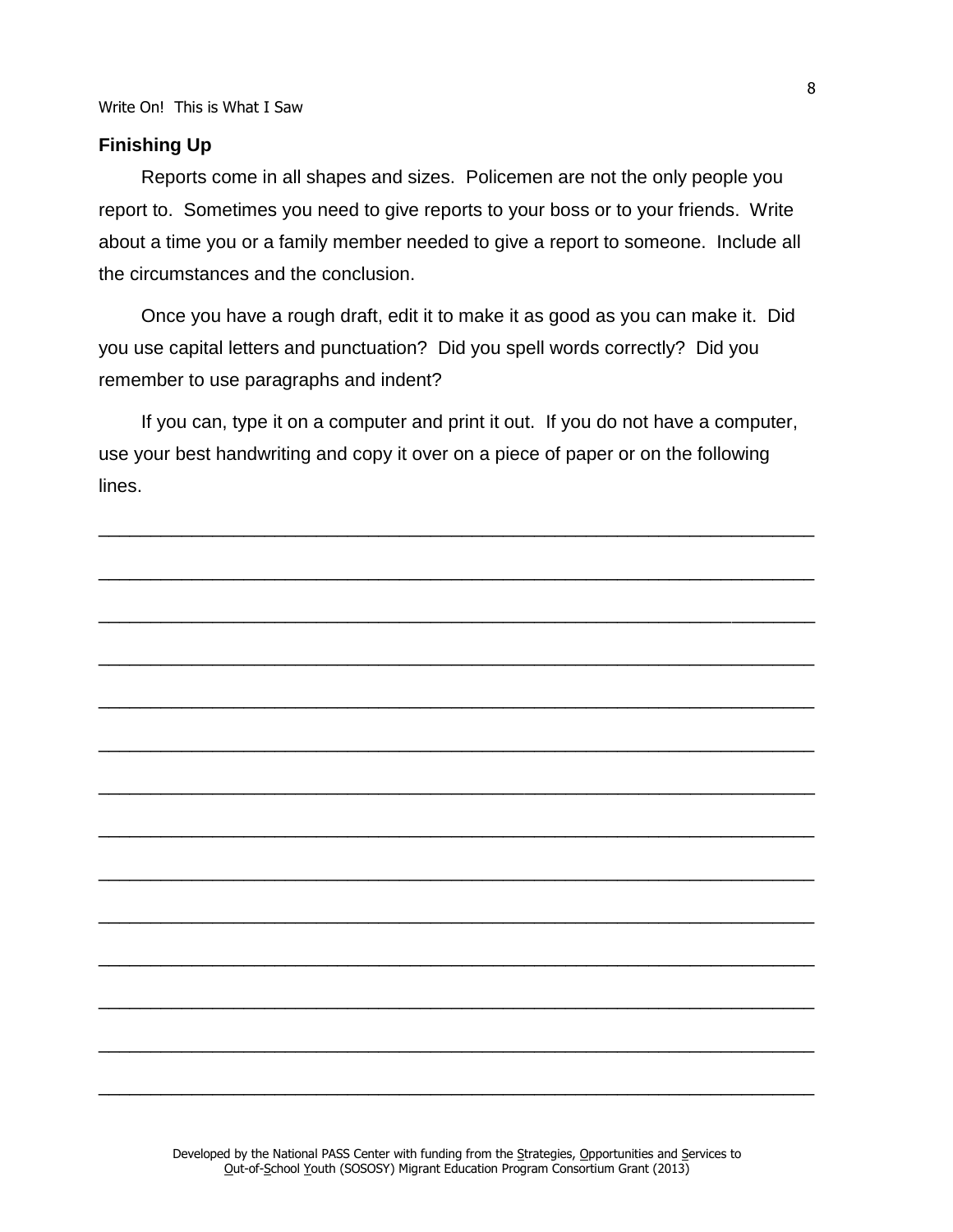$\overline{9}$